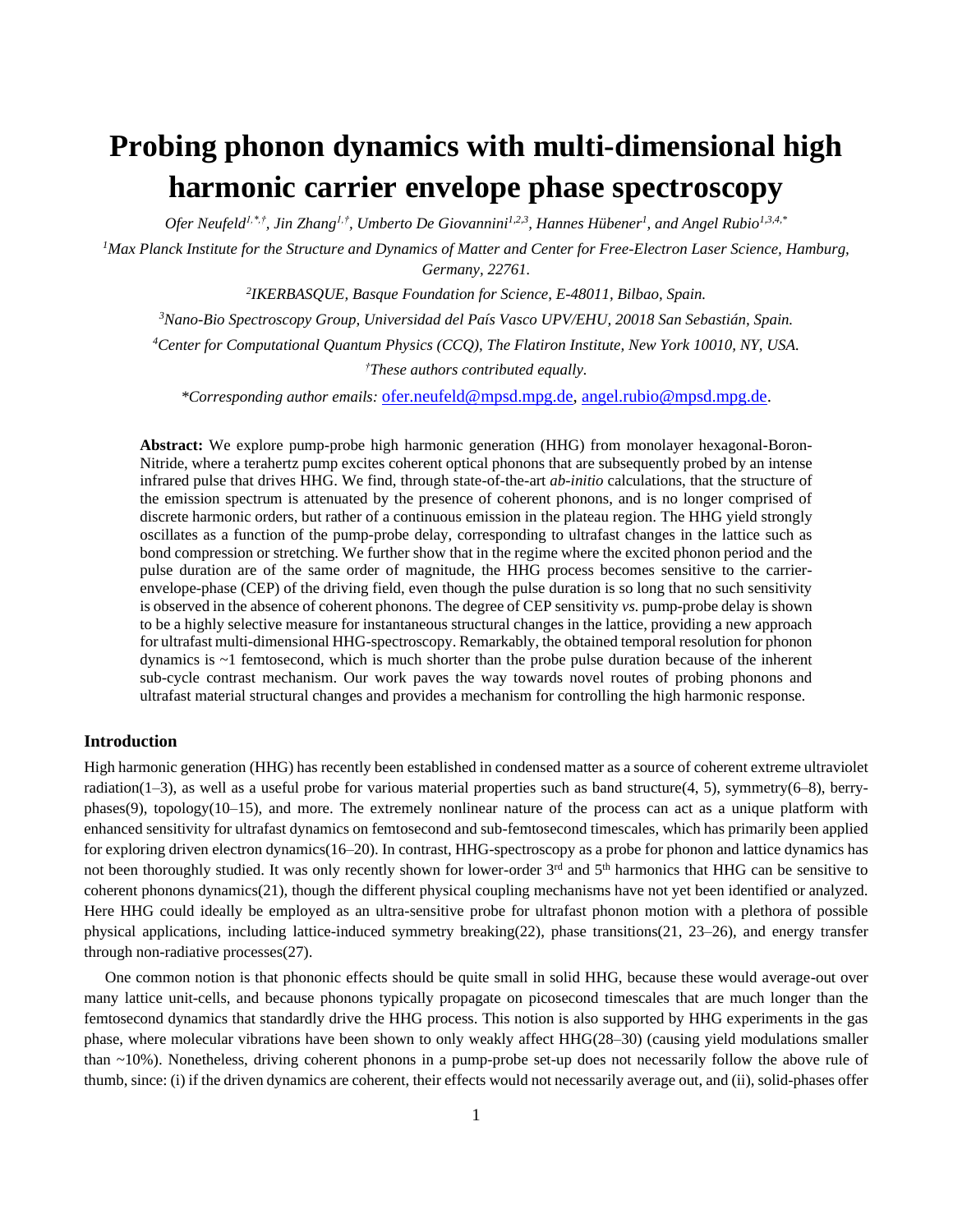a much larger wealth of phononic band excitations than molecules, where the different underlying HHG mechanisms could lead to enhanced nonlinear responses.

Here we theoretically investigate optical phonon-assisted HHG in a pump-probe set-up. Monolayer hexagonal-Boron-Nitride (hBN) is coherently pumped with THz light that initiates strong lattice vibrational motion, which is thereafter probed by intense infrared (IR) pulses that generate high harmonics. The electronic and ionic dynamics are described by state-of-theart *ab-initio* methods, and analyzed with respect to the pump-probe delay. In the presence of coherent phonons, the HHG spectrum is comprised of a continuous emission rather than a well-defined frequency comb. This effect results from the introduction of the long-duration phonon timescale to the system that breaks the time-translational symmetry of the IR pulse, and vanishes if phonons are assumed to have random phases (as occurs in the thermal case). We show that the HHG yield strongly, and periodically, oscillates with the pump-probe delay, which directly correlates to the instantaneous structural changes in the lattice such as bond compression or stretching (that are inherently connected to the instantaneous electronic structure). Moreover, the phonon motion results in strong carrier-envelope-phase (CEP)-sensitivity in the HHG yield that is absent in the non-pumped system, and which standardly does not appear from such multi-cycle driving(31–35). We demonstrate that the degree of CEP sensitivity *vs.* the pump-probe delay is a very selective measure for femtosecond structural dynamics, which opens new routes for HHG-spectroscopy with sub-cycle temporal resolution.

#### **Results and Discussion**

We begin by describing the simulated set-up and theoretical approach. Monolayer hBN is described using density functional theory (DFT) within the Kohn-Sham formulation and the local-density approximation (LDA), with two in-plane periodic dimensions, and an out of plane non-periodic axis. All calculations are performed within the open-access real-space based octopus code(36–38). Technical details can be found in the materials and methods section, while specific details about the laser pulse and phonons involved are outlined below. hBN is assumed to interact with a pump THz pulse that excites coherent phonon dynamics, which are subsequently probed by an intense IR laser pulse that generates high harmonics (see Fig. 1 for illustration). The phononic excitation is approximated here by directly initiating the lattice motion rather than describing the interaction with the pump THz pulse, which substantially reduces the computational load. The ionic motion is described by Ehrenfest dynamics(39), where forces are calculated according to the interactions of ions with the laser, the surrounding electron density, and nearby nuclei. The electronic degrees of freedom are described fully quantum mechanically within time-dependent DFT (TDDFT) in the adiabatic approximation(40), in the velocity gauge, and in the dipole approximation. Pseudopotentials are employed to deal with deep core states(41) (see the materials and methods section for details). Notably, this state-of-the-art technique fully incorporates electron-phonon and phonon-phonon couplings, and is thus suitable for studying this complex system.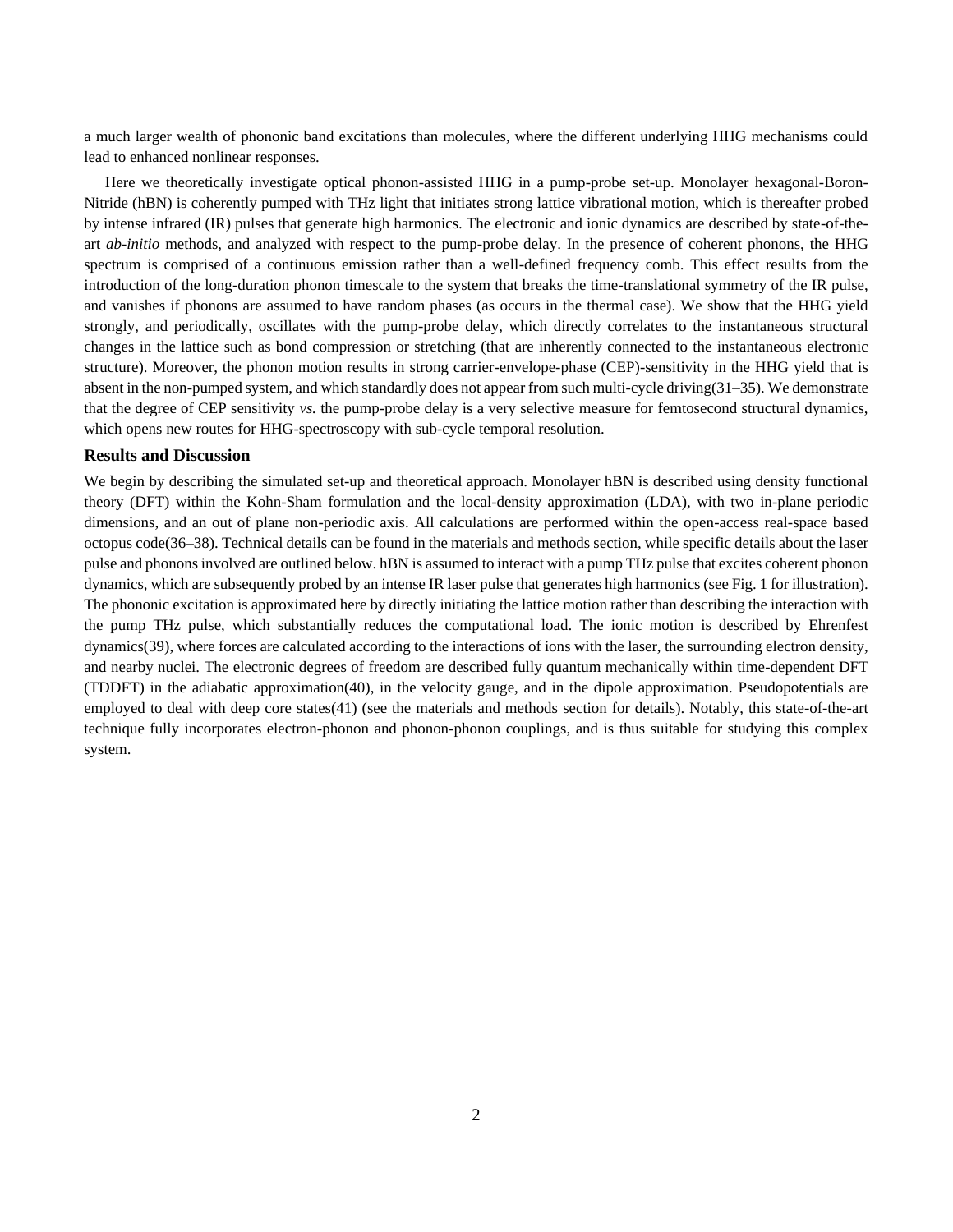

**Figure 1.** Schematic illustration of the pump-probe HHG set-up. (a) A THz pulse excites coherent phonon dynamics in hBN, which are subsequently probed by an intense IR pulse that is polarized in the hBN plane and drives HHG. The harmonic yield is measured with respect to the pump-probe delay, and optionally also with respect to the IR pulse CEP and probe laser polarization. (b) Illustration of hBN structure and explored phononic landscape. Ionic vibrations along the *y*-axis represent LO modes, while motion out of plane represents ZO modes. The HHG yield is modulated due to changes in the lattice structure. For the LO modes, when the B-N bonds along the *y*-axis are compressed, the bonds at 120 degrees from them (almost aligned with the *x*-axis)) are stretched, and vice-versa.

In this pump-probe set-up, there are two main degrees of freedom of interest: the properties of the excited phonon modes and the properties of the HHG driving probe laser pulse. Depending on these, the dynamics and observables can greatly vary. We study here the excitation of in-plane longitudinal optical (LO) phonon modes, and out-of-plane optical (ZO) modes, which have slightly different physical properties (see illustration in Fig. 1(b)). The LO mode has a period of 25.7 femtoseconds (fs)  $(\Omega_{LO}$ =38.9 THz), while the ZO mode has a slightly longer period of 41.1 fs ( $\Omega_{ZO}$ =24.3 THz). Both of these modes are excited with amplitudes in the range of a few percent with respect to the lattice parameter and B-N bond length, which is experimentally feasible(42) and still leads to large and measurable effects. We also note that the phonon landscape is naturally anharmonic in hBN(43), which will slightly manifest in the results. The IR probe laser that drives HHG is assumed to have the following vector potential:

# $A(t) = A_0 f(t) \cos(\omega t + \phi_{CEP}) \hat{e}$  (1)

where  $A_0$  is the amplitude of the vector potential that is connected to the amplitude of the applied electric field, taken here as 0.27 V/Å (equivalent to  $10^{12}$  W/cm<sup>2</sup>). This laser power is sufficient to induce extremely nonlinear HHG responses from hBN above the band gap, but remains below the material damage threshold as is required for time-resolved spectroscopy $(44, 45)$ .  $\hat{e}$ in Eq. (1) is a linearly-polarized unit vector,  $f(t)$  is a dimensionless envelope function with a duration of  $\sim$ 25 fs (see the materials and methods section for details), and  $\omega$  is the fundamental carrier frequency that corresponding to a wavelength of 1600nm. The temporal characteristics of  $A(t)$  are crucial, because they outline a physical regime where the pulse duration is on the same order of magnitude as the phonon period. Moreover, a single period of the carrier wave has a duration of  $\sim$  5.3 fs, which is on the same order of magnitude as a quarter-cycle of a phonon motion. Altogether, these conditions should lead to a strong modulation of the HHG response, because within the IR pulse duration the lattice undergoes less than a single cycle of ionic displacements, which breaks the time-translation symmetry that is exhibited by the phonon-free laser-matter system. On the other hand, the phonon motion is not considerably slower than changes in the laser envelope, which means that the dynamics cannot be described by a static approximation for the lattice. It is also noteworthy that for these parameters the IR pulse is a multi-cycle pulse that usually does not lead to CEP sensitivity in the HHG spectra ( $\phi_{CEP}$  in eq. (1) denotes the CEP that is taken as zero unless stated otherwise). We will show below that contrary to the standard case, such sensitivity is induced due to the presence of coherent phonon modes.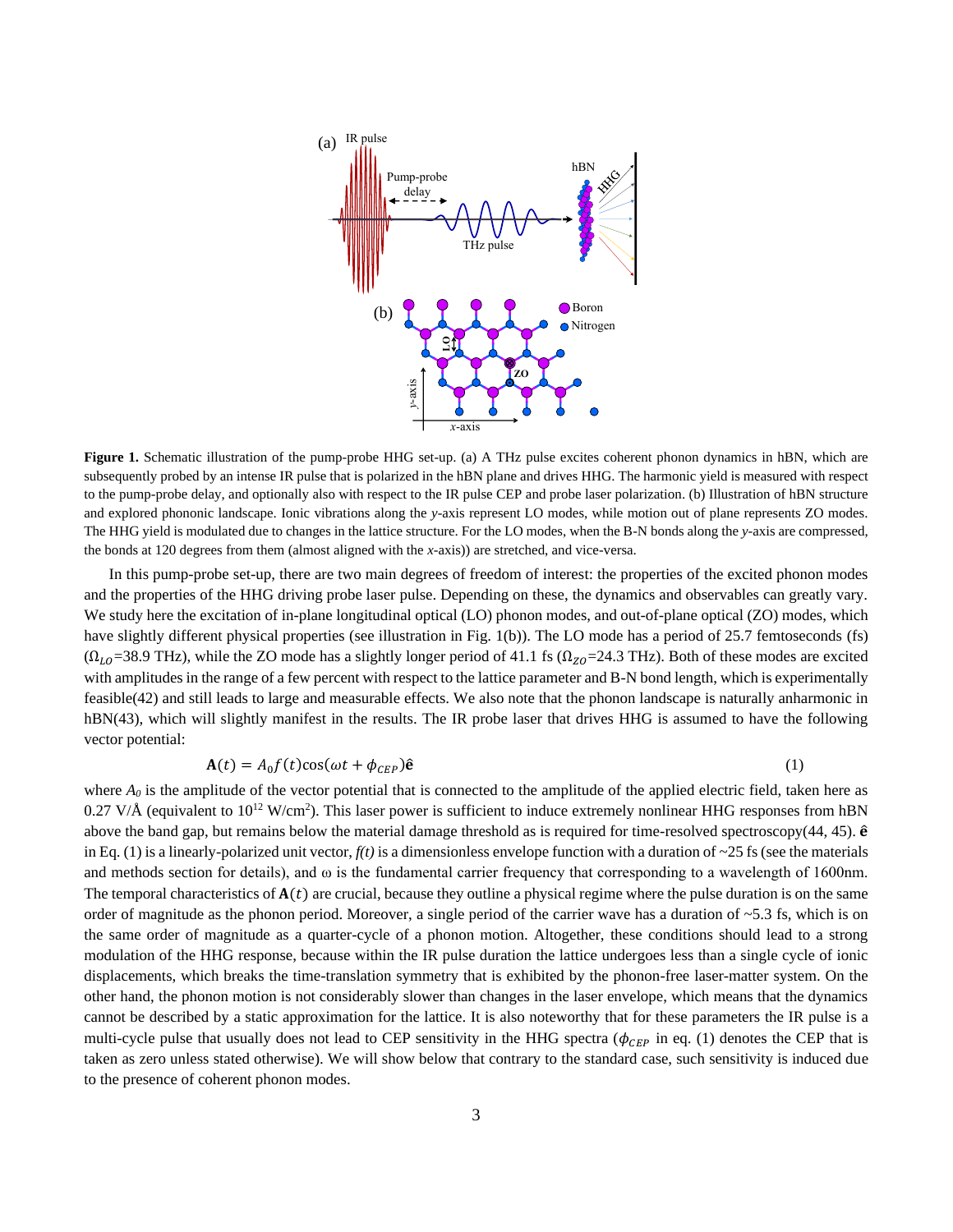Having outlined the set-up, we explore HHG with a pumped LO phonon mode. Figure 2(a) shows exemplary HHG spectra from the phonon-pumped (red) and phonon-free (blue) systems, respectively. Before addressing the dynamical response, it is worth analyzing the general structure of the spectra: in the absence of phonon dynamics, sharp harmonic peaks are obtained for both even and odd harmonics (because hBN is not inversion-symmetric). The phonon-pumped system on the other hand shows a quasi-continuous plateau from 4 to 12 eV (note that small peaks in the spectra in this region do not appear at integer harmonic orders of the IR probe pulse), while perturbative emission up to 4<sup>th</sup> order remains well-defined. We also note a sharp peak resonant with the phonon frequency (at ~0.15 eV) which is attributed to the phonon motion and the Born-Oppenheimer dynamics. The lack of frequency-comb harmonics in the higher-order response indicates that the temporal dynamics is not periodic due to the phonon-induced lattice displacement, as expected. The perturbative response on the other hand is more mildly modulated. Interestingly, if the HHG response is integrated over the pump-probe delay, the spectrum regains its frequency-comb nature with well-defined harmonic orders that are very similar to the phonon-free response (see Fig. 2(b)). This result is equivalent to the thermal limit, where different regions in the lattice have random phonon phases that average out. It validates that in standard non-coherent conditions, it would be very difficult to determine experimentally the contributions of phonons to the response.



Figure 2. Effects of coherent phonons on HHG spectra. (a) HHG spectra with and without pre-excited LO phonon motion for IR laser polarized along the *x*-axis (transverse to phonon motion). The HHG spectra in both cases are shifted from one another for clarity. (b) HHG spectra from incoherent LO phonon case compared to the phonon-free response. The incoherent case was calculated by averaging over a full cycle of the pump-probe delay. Gray lines indicate integer harmonic orders of the IR photon energy, and all spectra are presented in log scale. For the calculation the LO mode was excited with an amplitude of 5.7% of the lattice parameter for bond stretching, and 4.95% of the lattice parameter for bond compression.

We next analyze the temporally-resolved response in the LO phonon case. Figure 3(a) and (b) present the pump-probe resolved HHG spectra for two probe laser polarizations (along the *x*-axis, and *y*-axis, respectively). As expected, the spectra are delay-dependent, and there are strong modulations of the HHG yield that oscillate periodically with the phonon period. Most notably, there is sharp polarization-sensitivity in this temporally-resolved response – if the IR probe laser is polarized along the active phonon mode, or transversely to it, the HHG yield is either enhanced or suppressed, respectively.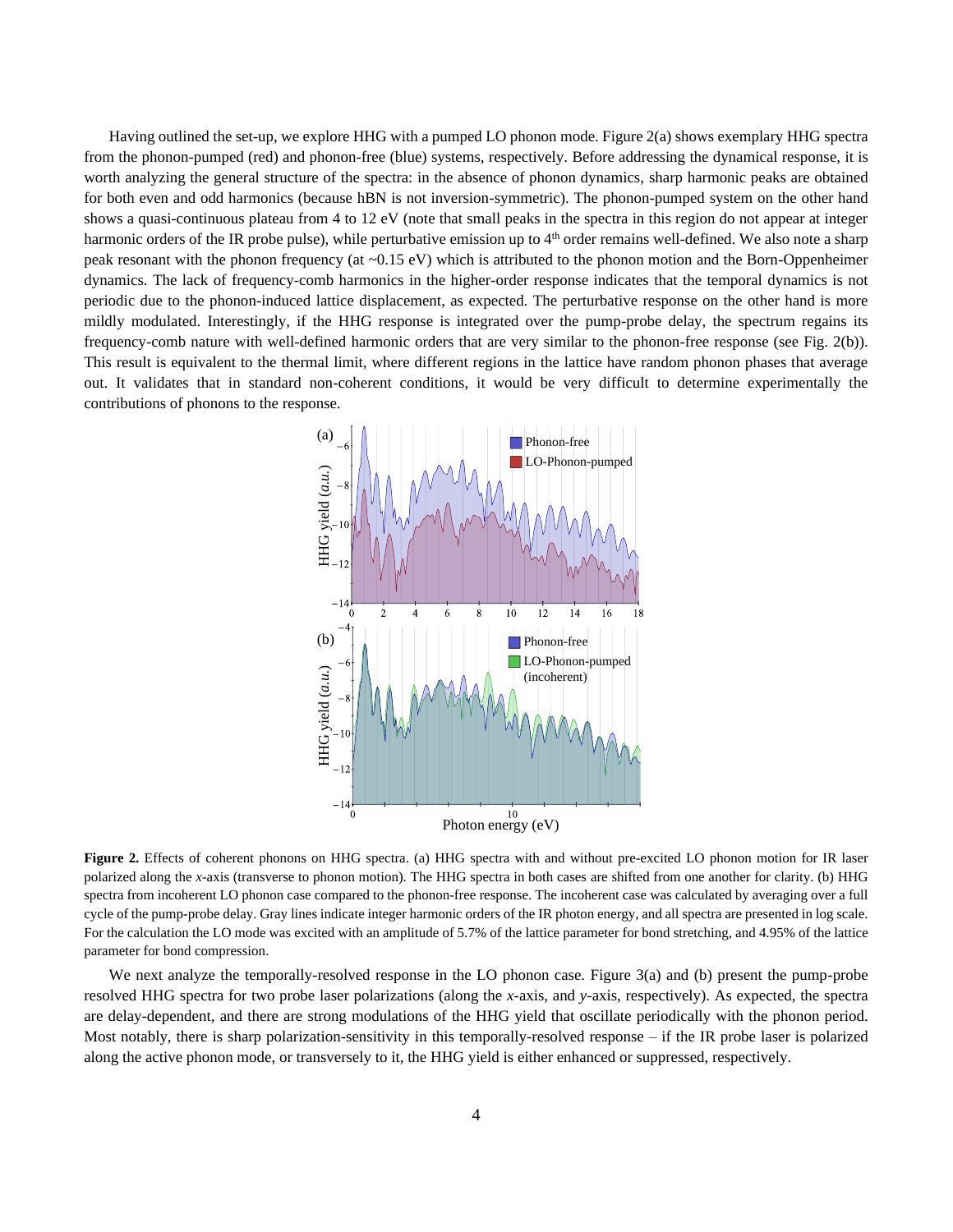To further analyze these effects, we track a simple and more experimentally robust observable – the total integrated HHG yield in the plateau region. Figure 3(c) presents the integrated HHG yield *vs.* pump-probe delay, which oscillates periodically with a frequency  $\Omega_{l,0}$ . The yield modulates by factors of 5-10 depending on the delay. Further analysis shows that the minimal yield is obtained when the peak of the probe laser envelope roughly coincides with the maximally-induced B-N bond stretching (that occurs at a pump-probe delay of  $\sim$ 10.1 fs). The minima is offset from the maximal bond-stretching by  $\sim$ 2.4 fs (it arises at a pump-probe delay of ~12.5 fs). Similarly, the maximal yield is obtained when the peak of the laser envelope roughly coincides with the maximally-induced B-N bond compression. When the probe laser polarization axis is rotated to be transverse to the phonon motion (along the *x*-axis), this dependence is exactly reversed (compare blue and red lines in Fig. 3(c)), which reflects the results in Figs. 3(a,b). This finding unambiguously establishes a real-space origin for the effect, because when the B-N bonds along the *y*-axis are maximally-compressed, those along the *x*-axis are maximally-stretched, and vise-versa. Thus, the real-space displacement of the ions is directly imprinted on the temporally-resolved HHG spectral response. A main result here is that the capability to temporally resolve the moment of maximal bond compression or stretching is limited by the duration and shape of the probe IR laser pulse, which in this case leads to the  $\sim$ 2.4 fs error. We also note slight deviations from the perfect matching of peaks and minimas in Fig. 3(c) at longer delays, which originate from higher order effects of electronphonon and phonon-phonon couplings, as well as anharmonicity. These interesting phenomena are relatively small  $\ll 1$  fs) such that they do not affect the main results derived here. We also highlight that there are other effects induced in the HHG spectra by the coherent phonons such as cutoff modulations, which might also prove useful for a similar spectroscopic analysis (see Fig. 3(a,b)).



**Figure 3.** Temporally-resolved HHG response with active phonons. (a) HHG spectra vs. pump-probe delay for *x*-polarized IR probe pulse. (b) Same as (a), but for *y*-polarized IR probe pulse. The spectra are presented in log scale. (c) Normalized HHG yield integrated over the plateau region *vs.* the pump-probe delay for IR pulse polarized along the *x*-axis and *y*-axis. For the calculations the LO mode was excited with an amplitude of 5.7% of the lattice parameter for bond stretching, and 4.95% of the lattice parameter for bond compression. Dashed black line in (c) indicates the correspondence between the enhancement or suppression of the HHG yield, depending on the polarization axis of the IR pulse.

We further explore the origin of the strong oscillations in the HHG yield with pump-probe delay. Figure 4 presents the plateau-integrated HHG yield *vs.* the laser polarization angle with respect to the *x*-axis, which is calculated for three cases: (i) for the equilibrium configuration, (ii) for a static lattice where the ions are displaced to maximally compress the B-N bonds along the *y*-axis, (iii) for a static lattice where the ions are displaced to maximally stretch the B-N bonds along the *y*-axis. In general, the HHG yield from hBN is highly anisotropic, and stronger emission is obtained when the laser is polarized along the B-N bonds even in the equilibrium system, as well as along other high-symmetry axes (Fig. 4(a)). This result is in-line with previously observed anisotropies(46–49). When the lattice is distorted by few percent as in Fig. 4(b,c), this anisotropy is greatly enhanced, and the dominant HHG contributions arise when the laser polarization is parallel to the compressed B-N bond. This analysis verifies that the results in Fig. 3 indeed probe the instantaneous changes in the lattice structure (because the dominant effect in the temporal dynamics is reconstructed by just the static distorted lattice). It establishes an adiabatic picture for analyzing HHG yield modulations with respect to ultrafast structural distortions. We also note that an equivalent picture arises in *k*-space where the enhanced yield along the B-N bond can be rationalized due to instantaneous phonon-induced changes in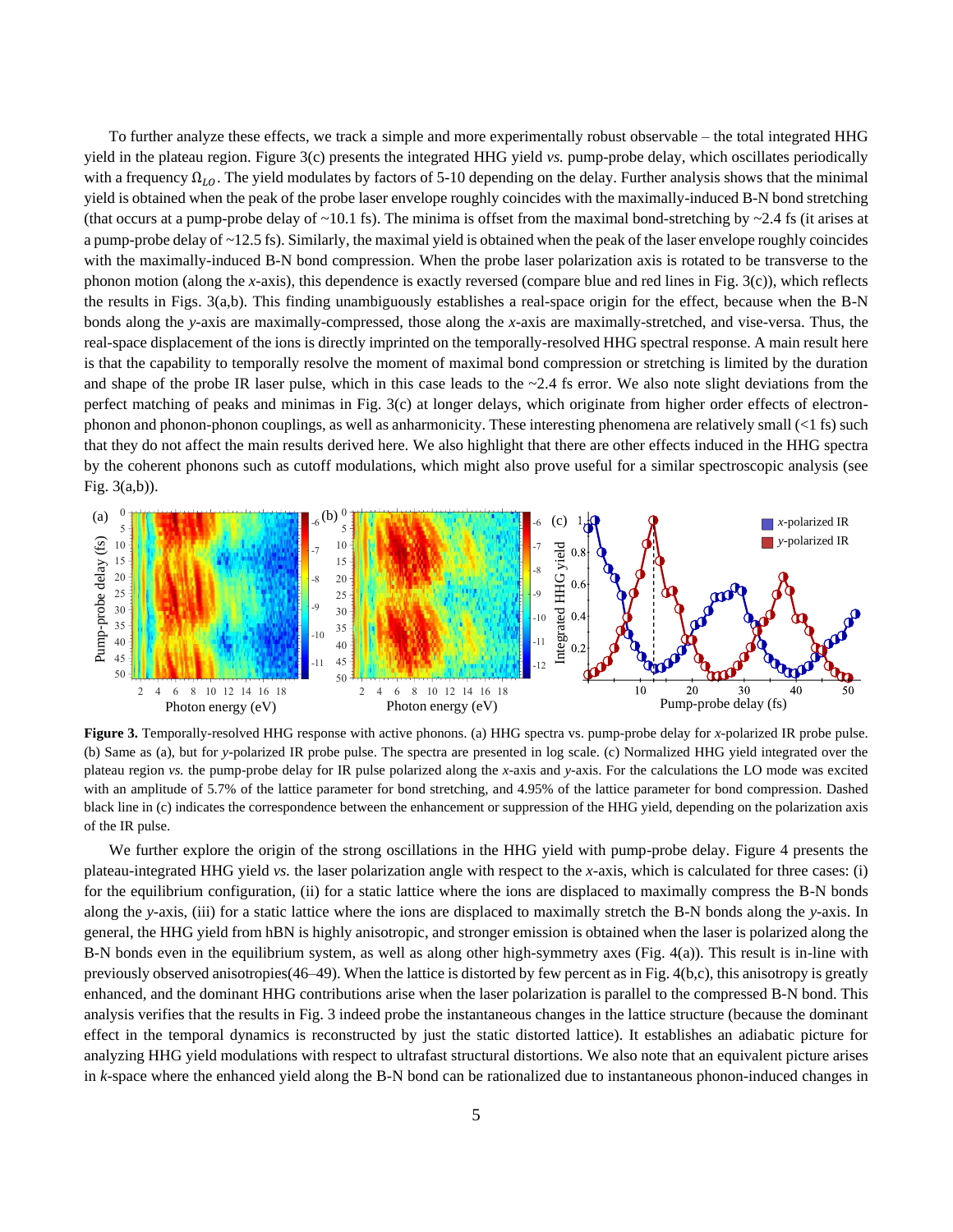the electronic band structure that couple to dominant interband HHG(2, 50) (see supplementary information (SI)). Similar results are obtained for the ZO mode, though here the dependence can be even stronger because ion displacement results in a large reduction of the band gap through formation of mid-gap states (see SI).

At this point it's worth mentioning that the strength of the effect (the depth of the HHG yield modulation with pump-probe delay) is connected to the amplitude of the excited phonon, where larger phonon amplitudes lead to more pronounced modulations (see SI). In particular, there is an exponential mapping between the HHG yield modulation and the pumped phonon amplitude. Moreover, the HHG cutoff is modulated with the pump-probe delay (see Fig. 3(a,b)). This clearly connects the emission to the instantaneous changes in the band structure and lattice geometry induced by the phonon motion, validating the adiabatic picture (see discussion in SI).



**Figure 4.** Polarization-resolved HHG response in hBN corresponding to the instantaneous lattice structure. (a) HHG plateau-integrated yield *vs.* the laser polarization axis for the static lattice in the equilibrium geometry (due to the 3-fold rotational symmetry only 120 degrees are presented). (b) Same as (a) but where the ions are statically frozen at a position with 4.95% bond compression for the B-N bond along the *y*axis. (c) Same as (b) but where the ions are statically frozen at a position of 5.7% bond stretching for the B-N bond along the *y*-axis. (b) and (c) correspond to the maximally displaced lattice structures along the LO phonon dynamics in Fig. 3(c), where due to the reduced 2-fold rotational symmetry only 180-degrees are presented. Insets in all figures schematically represent the hBN structures (displacements of atoms in (b) and (c) are exaggerated for clarity), and the axis system denotes the angle of the laser in-plane polarization (from the *x*-axis in the geometries plotted in inset). Each plot is normalized to maximal power for clarity.

Up to this point,  $\phi_{\text{CEP}}$  in eq. (1) was assumed to be fixed to zero. We now explore the option of performing CEP-stable experiments in a multi-dimensional spectroscopy configuration – recording the HHG response *vs.* the pump-probe delay, *vs.* the CEP. Figure 5(a) presents the calculated HHG response *vs.* CEP for the phonon-free system, while Fig. 5(b) presents the same spectra for one exemplary pump-probe delay in the LO phonon-pumped system. As seen in Fig. 5(a), there is virtually no CEP dependence in the HHG spectra in the phonon-free system. This corresponds to the common understanding that CEPsensitivity should not arise from the multi-cycle pulses explored in our parameter regime. On the other hand, Fig. 5(b) shows that the HHG yield is modulated with the CEP when coherent phonons are present, especially in the plateau region. This establishes a new mechanism by which phonons can be probed through HHG-spectroscopy. We note that results of similar nature are obtained from other laser polarizations and from the ZO mode (see SI).

Interestingly, for our laser conditions a CEP shift of  $\pi/2$  creates a temporal window just 1.3 fs wide (a quarter-cycle of the carrier wave period), which could offer enhanced selectivity towards the instantaneous lattice distortion (this temporal resolution is disconnected from the total pulse duration, and arises due to the CEP-sensitivity mechanism that is sub-cycle in nature). As an intuitive candidate for an observable that is capable of accessing this resolution (and can be readily measured in experiments), we consider the following observable – the normalized standard deviation of the plateau-integrated HHG yield with respect to the CEP (denoted as  $\eta$ ).  $\eta$  essentially quantifies the extent to which the HHG yield is CEP-sensitive for a given pump-probe delay. For instance, for the phonon-free system we find  $\eta \approx 0.25\%$ , i.e. there is virtually no CEP sensitivity, in accordance with Fig. 5(a). On the other hand, Fig. 5(c) presents  $\eta$  vs. the pump-probe delay (blue line) for the LO-pumped system, which paints a different picture – there is relatively strong CEP dependence with  $\eta \approx 4\%$  throughout, while for the particular delay of ~9.5 fs, there is a large peak with  $\eta \approx 12\%$  (this strong effect should be observable even in systems with few **PERCELATE AND SET AND SET AND SET AND SET AND SET AND SET AND SET AND SET AND SET AND SET AND SET AND SET AND SET AND SET AND SET AND SET AND SET AND SET AND SET AND SET AND SET AND SET AND SET AND SET AND SET AND SET AN**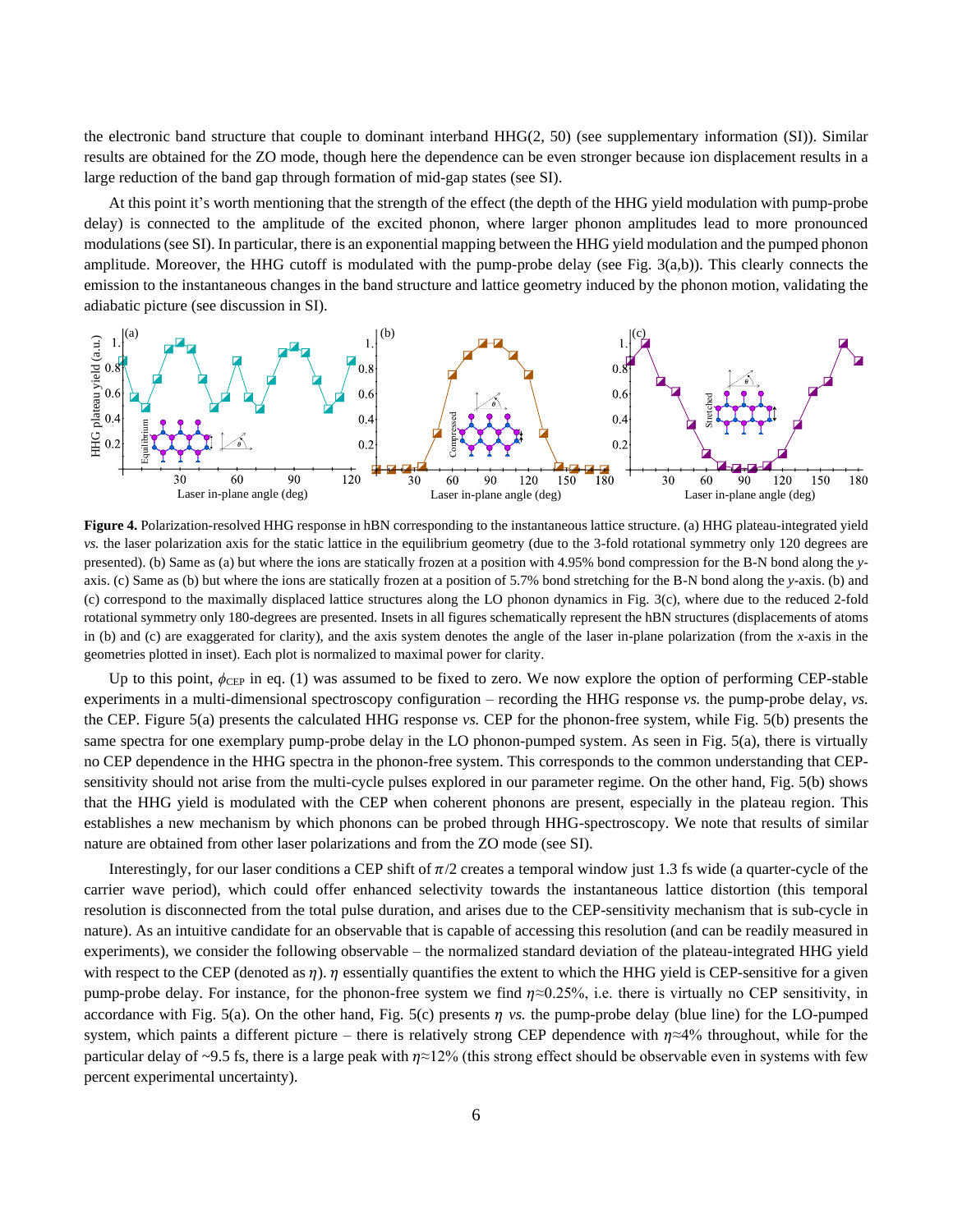Figure 5(c) validates that  $\eta$  indeed provides enhanced sensing for the B-N bond compression – the peak at ~9.5 fs occurs at the pump-probe delay for which the phonon-induced maximal bond-compression almost coincides with the peak of the pulse envelope (the temporal distance between the peak of the laser envelope and the phonon-induced maximal bond compression is denoted by  $\delta t$  and shown in green in Fig. 5(c)). In fact, the maximal bond compression is obtained at 10.1 fs, leading to an error of just 0.6 fs (this can be compared to the peak in the HHG yield *vs.* delay in Fig. 3(c), which was offset by 2.4 fs, a factor 4 larger). The CEP-resolved spectra thus provides additional temporal information that was not present in the delay-dependent spectra, which exhibits enhanced selectivity and temporal resolution. Consequently, the multi-dimensional spectra can be used to 'set the clock' to the exact moment of bond compression. This type of pump-probe-CEP multi-dimensional spectroscopy therefore offers enhanced sensing for ultrafast lattice distortions with resolutions of  $\sim$ 1 fs. We also note in Fig. 5(c) the appearance of a minor secondary peak at a pump-probe delay of ~12.2 fs, that corresponds more closely to the one in Fig. 3(c). The origin of this peak remains unclear, but we hypothesize that it corresponds either to slightly delayed electron dynamics driven in the system, or to a more subtle change in the electronic structure of the material during the bond stretching process. The exact nature of the effect should be explored in future work. Importantly, it highlights the ability of the new multidimensional observable,  $\eta$ , to capture novel phenomena. Lastly, we highlight the extremely nonlinear nature of the new multidimensional CEP-based spectroscopy technique –  $\eta$  in Fig. 5(c) does not show a peak at bond stretching that is equivalent to the one obtained upon bond compression. In that respect, the curve is highly nonlinear with particular sensitivity for the compression process. Thus, the new approach might be able to tap into the extreme nonlinearly of the HHG process for probing other processes as well.



**Figure 5.** CEP-dependent HHG response for LO driven coherent phonon dynamics. (a) CEP-dependent HHG spectra for the phonon-free static lattice in the equilibrium geometry (in log scale). No CEP-dependence is present in the phonon-free case. (b) Same as (a) but for the LO-pumped system for the particular pump-probe delay of 10.1 fs, showing onset of CEP-sensitivity. (c) Degree of CEP-sensitivity (*η*) in the phonon-pumped system *vs.* pump-probe delay (blue line), on the same scale as the temporal distance between the phonon-induced instantaneous maximal B-N bond compression, and the peak of the laser envelope, *δt* (green, given in the plot in arb. un.). The IR probe laser polarization is along the *x*-axis, and the LO phonon is excited just an in Fig. 3. The red line indicates *η* for the phonon-free system. The dashed black line indicates the correspondence between the moment of maximal bond compression, and the peak in *η*.

#### **Conclusions**

To conclude, through *ab-initio* calculations in hBN, we explored the possibility to probe phonons with pump-probe HHG measurements. We predicted several experimentally detectable effects that arise from coherently-pumped phonons: (i) the HHG spectrum can form a quasi-continuous emission rather than discrete harmonic peaks due to the phonon timescale. We directly showed that this effect vanishes for incoherent phonons. (ii) The harmonic yield in the plateau region is strongly delaydependent, and oscillates periodically in accordance with the instantaneous structural changes in the lattice such as bond compression and stretching. (iii) If the phonon motion has a timescale on the same order of magnitude as the pulse duration, CEP-sensitivity emerges in the HHG spectra, which can be measured *vs.* the pump-probe delay for an enhanced sensing of lattice distortions. Most importantly, the temporal resolution achievable *via* the CEP-multi-dimensional spectroscopy is on the order of ~1 femtosecond, and is well below the total pulse duration, because it is inherently connected with sub-cycle dynamics (unlike standard pump-probe spectroscopy that is limited by the probe pulse duration and shape).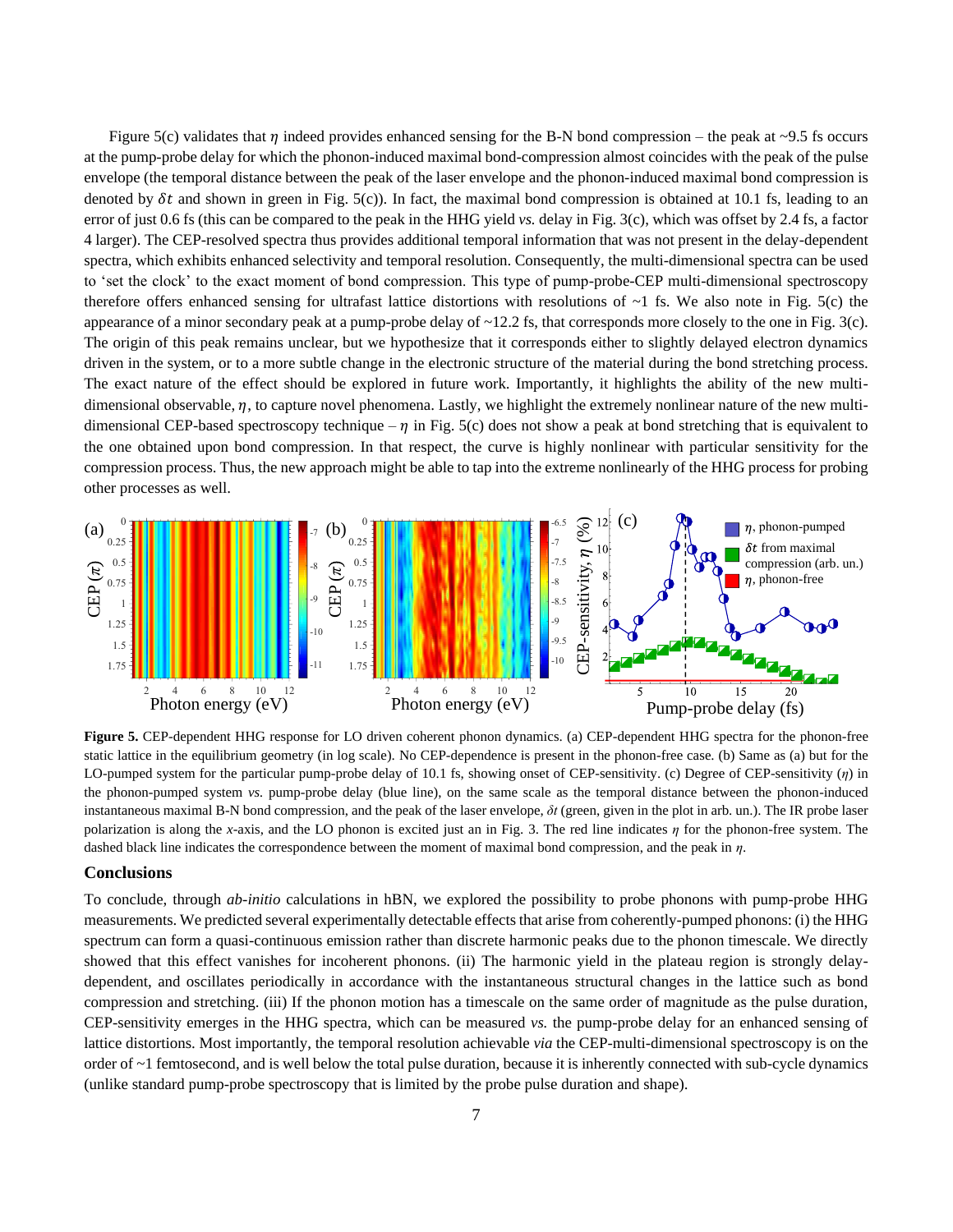While we limited our analysis to monolayer hBN (because it has relatively fast phonons that are easier to simulate and analyze), the discussed physical mechanisms are general and should apply to other materials as well, including bulk materials. In particular, it is possible that some of the CEP-sensitivity observed in ref.(14) originated from a similar underlying mechanism (because in that work a THz pump was used that could excite surface phonon motion). Moreover, we emphasize that the phonon pumping method is versatile, and one could imagine also implementing this technique by pumping phonons with IR pulses as well as other excitation schemes (including phonons with finite momenta). All of these phenomena present exciting prospects for controlling the HHG emission, as well as for the application of multi-dimensional HHG-spectroscopy for probing phonons, lattice structural distortions, and phase transitions. Looking forward, we expect that our approach might also be applied for probing nonlinear phononics(22, 43), phonon-polariton motion in real-time(51, 52), hyperbolic materials(53, 54), and real-time probing of electron-phonon coupling with possible applications for superconductivity.

#### **Computational details**

We report here on technical details for the calculations presented in the main text. We start by presenting our methodological approach that is based on time-dependent density functional theory (TDDFT). All DFT calculations were performed using the real-space grid-based code, octopus(36–38). The Kohn Sham (KS) equations were discretized on a Cartesian grid with the shape of the primitive lattice cell, where equilibrium atomic geometries and lattice parameters were taken at the experimental values. The *z*-axis (transverse to the hBN monolayer) was described using non-periodic boundaries with a length of 50 Bohr. Calculations were performed using the local density approximation (LDA) for the exchange-correlation (XC) functional. Spin degrees of freedom and spin-orbit couplings were neglected. The frozen core approximation was used for core levels which were treated with appropriate norm-conserving pseudopotentials(55). The KS equations were solved to self-consistency with a tolerance <10-7 Hartree, and the grid spacing was converged to *Δx=Δy=Δz=*0.3 Bohr. We employed a Γ-centered 36×36×1 *k*grid, which converged the HHG spectrum and the phonon trajectories. We note that the relatively small grid spacing of 0.3 Bohr was required to obtain converged phonon trajectories.

For TDDFT calculations, we solved the time-dependent KS equations within the adiabatic approximation, represented in real-space and in the velocity gauge, given in atomic units by:

$$
i\partial_t |\varphi_{n,k}^{KS}(t)\rangle = \left(\frac{1}{2}\left(-i\nabla + \frac{\mathbf{A}(t)}{c}\right)^2 + \nu_{KS}(\mathbf{r}, t)\right) |\varphi_{n,k}^{KS}(t)\rangle
$$
(2)

where  $|\varphi_{n,k}^{KS}(t)\rangle$  is the KS-Bloch state at *k*-point *k* and band *n*,  $A(t)$  is the vector potential of the laser electric field within the dipole approximation, such that  $-\partial_t \mathbf{A}(t) = c \mathbf{E}(t)$ , *c* is the speed of light in atomic units ( $c \approx 137.036$ ), and  $v_{KS}(\mathbf{r}, t)$  is the timedependent KS potential given by:

$$
v_{KS}(\mathbf{r},t) = -\sum_{l} \frac{Z_l}{|\mathbf{R}_l(t) - \mathbf{r}|} + \int d^3 r' \frac{n(\mathbf{r}',t)}{|\mathbf{r} - \mathbf{r}'|} + v_{XC}[n(\mathbf{r},t)] \tag{3}
$$

where  $Z_I$  is the charge of the *I*'th nuclei and  $R_I(t)$  is its coordinate,  $v_{XC}$  is the XC potential that is a functional of  $n(\mathbf{r}, t) = \sum_{n,k} ||\varphi_{n,k}^{KS}(t)||^2$ , the time-dependent electron density. The KS wave functions were propagated with a time step of *Δt*=0.2 a.u. which converged the HHG spectra. The initial state was taken to be the system's ground state at the equilibrium geometry (i.e.  $\mathbf{R}_I(t=0)$ ) describes the lattice at equilibrium), which assumes that the Born-Oppenheimer approximation is valid prior to the turn-on of the IR laser pulse. The propagator was represented by a Lanczos expansion. In the time-dependent calculations, we employed absorbing boundaries through complex absorbing potentials (CAPs) along the periodic *z*-axis with a width of 12 Bohr, and ionization was well below 1% in all calculations.

The KS TDDFT equations of motion were coupled to classical phonons by the time-dependent ionic positions  $\mathbf{R}_1(t)$ . The ion positions were allowed to evolve dynamically, and **were** calculated by Ehrenfest dynamics as implemented in octopus code, where forces acting on the ions are evaluated directly from the electronic density and the laser(39). The initial condition for  **was taken as the equilibrium geometry of the lattice, but where the ions were given initial velocities according to the** particular phonon eigenmode (we verified that this approach is equivalent to starting the motion by displacing the ions directly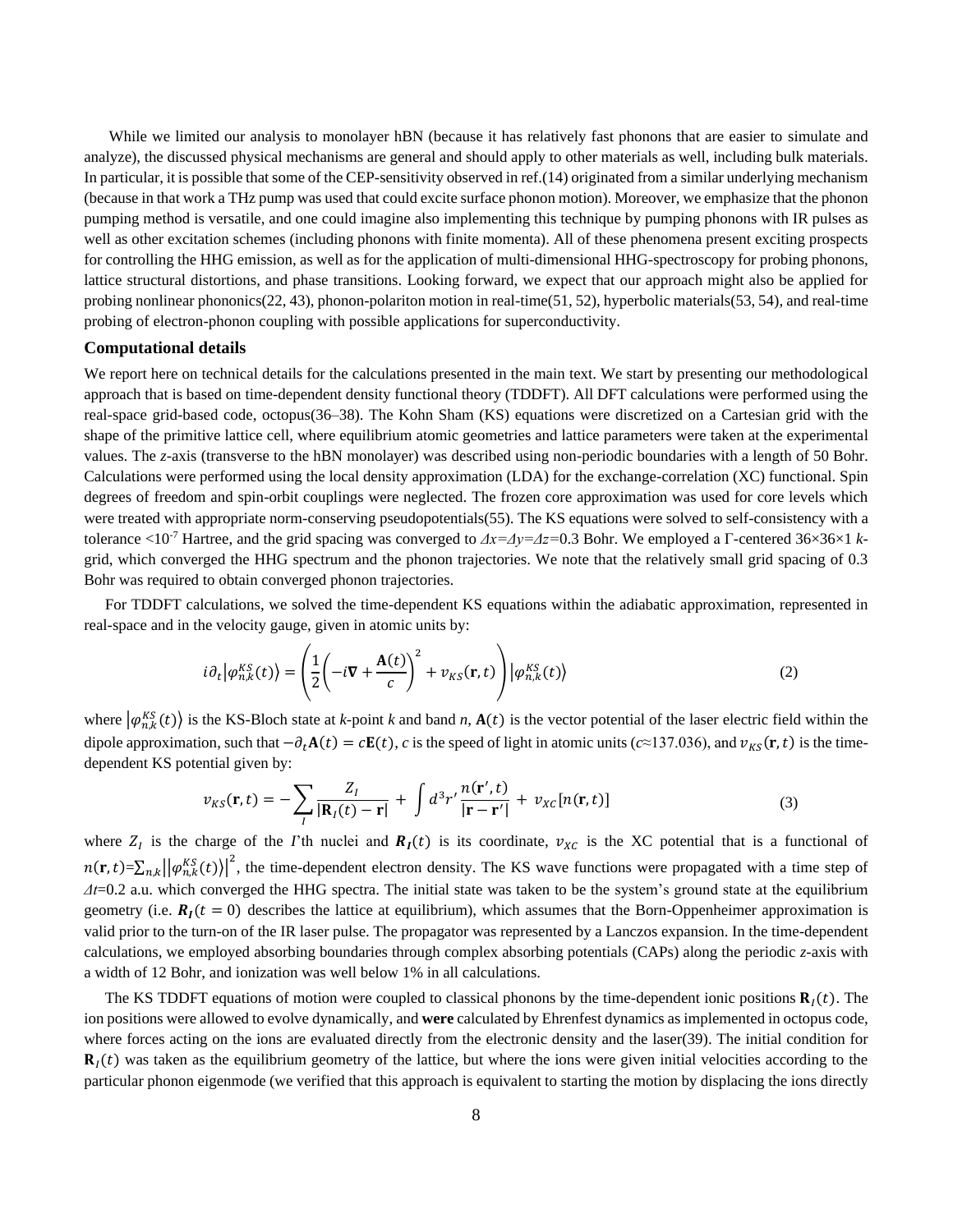and initiating the dynamics without an initial velocity). For the phonon-free calculations  $\mathbf{R}_l$  was kept frozen as is standardly done in TDDFT, either at the equilibrium geometry, or at the distorted geometry as presented in the main text. We note that small errors in the ion trajectories were numerically observed, causing a drift of the hBN monolayer in space by up to 0.1 Bohr over 50 fs. We have verified that these errors arise due to the grid representation, which leads to small errors in the calculated ionic forces that build-up over time for the long propagation durations. The contribution of this type of error to the HHG spectra was verified to be negligible, since the total drift of the lattice in our conditions is small and slow.

The time-dependent current expectation value was calculated directly from the time-dependent KS states as:

$$
\mathbf{J}(t) = \frac{1}{\Omega} \int_{\Omega} d^3 r \, \mathbf{j}(\mathbf{r}, t) \tag{4}
$$

where  $\mathbf{j}(\mathbf{r},t)$  is the microscopic time-dependent current density:

$$
\mathbf{j}(\mathbf{r},t) = \frac{1}{2} \sum_{n,k} \left[ \varphi_{n,k}^{KS}(r,t) \left( -i \nabla + \frac{\mathbf{A}(t)}{c} \right) \varphi_{n,k}^{KS}(r,t) + c.c. \right] \tag{5}
$$

, and Ω represents the volume integral over the primitive cell. Note that the ionic current is neglected throughout this work, because it is expected to only dominantly contribute at the phonon resonance frequency. The HHG spectrum was calculated as the Fourier transform of the first derivative of the current:

$$
I(\omega) = \left| \int dt \, \partial_t \{ f(t) \, J(t) \} e^{-i\omega t} \right|^2 \tag{6}
$$

, which was evaluated numerically with an 8'th order finite-difference approximation for the temporal derivative, and fast Fourier transforms. The HHG spectra in the paper only present the harmonic components within the hBN *xy*-plane that propagate to the far field (i.e. any residual *z*-currents that occur when there is ZO phonon motion are not plotted). Note that prior to calculating the HHG yield, the current was filtered with a temporal window similar to the laser field envelope (as in eq. (6) above). This procedure greatly reduces any noise in the emission due to the phonon motion and suppresses the phononresonant peak.

The envelope function of the employed laser pulse, *f(t)* from eq. (1), was taken to be of the following 'super-sine' form(56):

$$
f(t) = \left(\sin\left(\pi \frac{t}{T_p}\right)\right) \frac{\left|\frac{n\left(\frac{t}{T_p} - \frac{1}{2}\right)\right|}{\sigma}\right) \tag{7}
$$

where  $\sigma$ =0.75,  $T_p$  is the duration of the laser pulse which was taken to be  $T_p$ =8T (~25 fs full-width-half-max (FWHM)), where *T* is a single cycle of the fundamental carrier frequency that corresponds to 1600nm light. This form is roughly equivalent to a super-gaussian pulse, but where the field starts and ends exactly at zero amplitude, which is more convenient numerically.

## **Acknowledgments**

We acknowledge financial support from the European Research Council (ERC-2015-AdG-694097). The Flatiron Institute is a division of the Simons Foundation. O.N. gratefully acknowledges the generous support of the Humboldt foundation, and a Schmidt Science Fellowship. J.Z. acknowledges funding from the European Union's Horizon 2020 research and innovation program under the Marie Sklodowska-Curie grant agreement No. 886291 (PeSD-NeSL). This work was supported by the Cluster of Excellence Advanced Imaging of Matter (AIM), Grupos Consolidados (IT1249-19) and SFB925.

#### **References**

- 1. S. Ghimire, *et al.*, Observation of high-order harmonic generation in a bulk crystal. *Nat. Phys.* **7**, 138–141 (2011).
- 2. S. Ghimire, D. A. Reis, High-harmonic generation from solids. *Nat. Phys.* **15**, 10–16 (2019).
- 3. S. Sederberg, *et al.*, Vectorized optoelectronic control and metrology in a semiconductor. *Nat. Photonics* **14**, 680–685 (2020).
- 4. G. Vampa, *et al.*, All-Optical Reconstruction of Crystal Band Structure. *Phys. Rev. Lett.* **115**, 193603 (2015).
- 5. A. A. Lanin, E. A. Stepanov, A. B. Fedotov, A. M. Zheltikov, Mapping the electron band structure by intraband high-harmonic generation in solids. *Optica* **4**, 516–519 (2017).
- 6. H. Liu, *et al.*, High-harmonic generation from an atomically thin semiconductor. *Nat. Phys.* **13**, 262–265 (2017).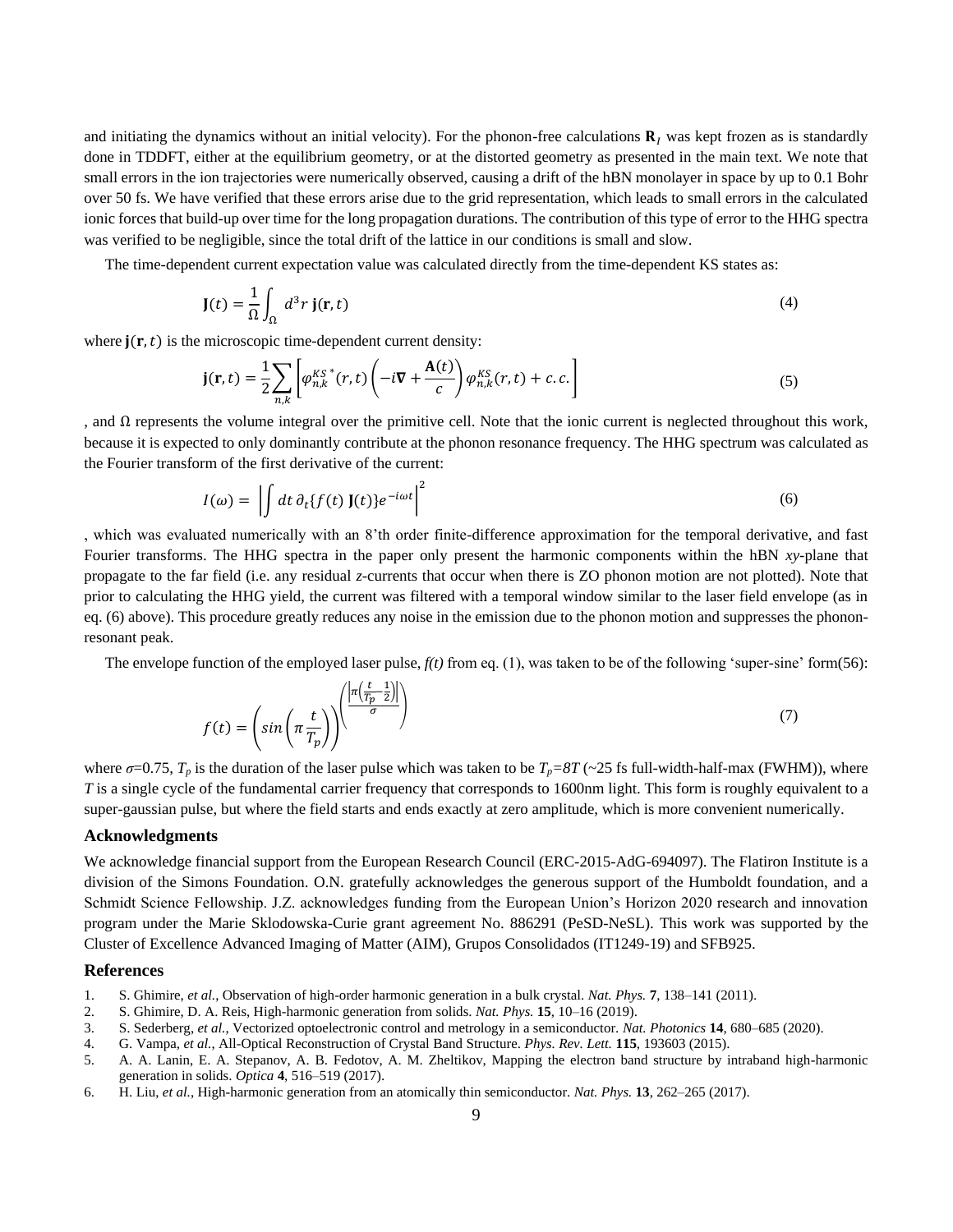- 7. N. Saito, *et al.*, Observation of selection rules for circularly polarized fields in high-harmonic generation from a crystalline solid. *Optica* **4**, 1333–1336 (2017).
- 8. O. Neufeld, D. Podolsky, O. Cohen, Floquet group theory and its application to selection rules in harmonic generation. *Nat. Commun.* **10**, 405 (2019).
- 9. T. T. Luu, H. J. Wörner, Measurement of the Berry curvature of solids using high-harmonic spectroscopy. *Nat. Commun.* **9**, 916 (2018).
- 10. D. Bauer, K. K. Hansen, High-harmonic generation in solids with and without topological edge states. *Phys. Rev. Lett.* **120**, 177401 (2018).
- 11. R. E. F. Silva, Á. Jiménez-Galán, B. Amorim, O. Smirnova, M. Ivanov, Topological strong-field physics on sub-laser-cycle timescale. *Nat. Photonics* **13**, 849–854 (2019).
- 12. Y. Bai, *et al.*, High-harmonic generation from topological surface states. *Nat. Phys.* **17**, 311–315 (2021).
- 13. D. Baykusheva, *et al.*, Strong-field physics in three-dimensional topological insulators. *Phys. Rev. A* **103**, 23101 (2021).
- 14. C. P. Schmid, *et al.*, Tunable non-integer high-harmonic generation in a topological insulator. *Nature* **593**, 385–390 (2021).
- 15. D. Baykusheva, *et al.*, All-Optical Probe of Three-Dimensional Topological Insulators Based on High-Harmonic Generation by Circularly Polarized Laser Fields. *Nano Lett.* **21**, 8970–8978 (2021).
- 16. O. Schubert, *et al.*, Sub-cycle control of terahertz high-harmonic generation by dynamical Bloch oscillations. *Nat. Photonics* **8**, 119– 123 (2014).
- 17. T. T. Luu, *et al.*, Extreme ultraviolet high-harmonic spectroscopy of solids. *Nature* **521**, 498–502 (2015).
- 18. N. Yoshikawa, T. Tamaya, K. Tanaka, Optics: High-harmonic generation in graphene enhanced by elliptically polarized light excitation. *Science* **356**, 736–738 (2017).
- 19. Z. Wang, *et al.*, The roles of photo-carrier doping and driving wavelength in high harmonic generation from a semiconductor. *Nat. Commun.* **8**, 1686 (2017).
- 20. A. J. Uzan, *et al.*, Attosecond spectral singularities in solid-state high-harmonic generation. *Nat. Photonics* (2020) https:/doi.org/10.1038/s41566-019-0574-4.
- 21. M. R. Bionta, *et al.*, Tracking ultrafast solid-state dynamics using high harmonic spectroscopy. *Phys. Rev. Res.* **3**, 023250 (2021).
- 22. J. S. Ginsberg, *et al.*, Optically-Induced Symmetry Breaking via Nonlinear Phononics. *arXiv:2107.11959* (2021).
- 23. S. Wall, *et al.*, Ultrafast changes in lattice symmetry probed by coherent phonons. *Nat. Commun.* **3**, 721 (2012).
- 24. H. Hübener, U. De Giovannini, A. Rubio, Phonon Driven Floquet Matter. *Nano Lett.* **18**, 1535–1542 (2018).
- 25. D. Shin, *et al.*, Phonon-driven spin-Floquet magneto-valleytronics in MoS2. *Nat. Commun.* **9**, 638 (2018).
- 26. F. Grandi, J. Li, M. Eckstein, Ultrafast Mott transition driven by nonlinear electron-phonon interaction. *Phys. Rev. B* **103**, L041110 (2021).
- 27. M.-F. Lin, *et al.*, Ultrafast non-radiative dynamics of atomically thin MoSe2. *Nat. Commun.* **8**, 1745 (2017).
- 28. N. L. Wagner, *et al.*, Monitoring molecular dynamics using coherent electrons from high harmonic generation. *Proc. Natl. Acad. Sci.* **103**, 13279 LP – 13285 (2006).
- 29. A. Ferré, *et al.*, Multi-channel electronic and vibrational dynamics in polyatomic resonant high-order harmonic generation. *Nat. Commun.* **6**, 5952 (2015).
- 30. L. He, *et al.*, Monitoring ultrafast vibrational dynamics of isotopic molecules with frequency modulation of high-order harmonics. *Nat. Commun.* **9**, 1108 (2018).
- 31. S. T. Cundiff, Phase stabilization of ultrashort optical pulses. *J. Phys. D. Appl. Phys.* **35**, R43–R59 (2002).
- 32. A. Baltuška, *et al.*, Attosecond control of electronic processes by intense light fields. *Nature* **421**, 611–615 (2003).
- 33. M. Nisoli, *et al.*, Effects of Carrier-Envelope Phase Differences of Few-Optical-Cycle Light Pulses in Single-Shot High-Order-Harmonic Spectra. *Phys. Rev. Lett.* **91**, 213905 (2003).
- 34. O. Neufeld, A. Fleischer, O. Cohen, High-order harmonic generation of pulses with multiple timescales: selection rules, carrier envelope phase and cutoff energy. *Mol. Phys.* **117**, 1956–1963 (2019).
- 35. O. Neufeld, N. Tancogne-Dejean, U. De Giovannini, H. Hübener, A. Rubio, Light-Driven Extremely Nonlinear Bulk Photogalvanic Currents. *Phys. Rev. Lett.* **127**, 126601 (2021).
- 36. A. Castro, *et al.*, octopus: a tool for the application of time-dependent density functional theory. *Phys. status solidi* **243**, 2465–2488 (2006).
- 37. X. Andrade, *et al.*, Real-space grids and the Octopus code as tools for the development of new simulation approaches for electronic systems. *Phys. Chem. Chem. Phys.* **17**, 31371–31396 (2015).
- 38. N. Tancogne-Dejean, *et al.*, Octopus, a computational framework for exploring light-driven phenomena and quantum dynamics in extended and finite systems. *J. Chem. Phys.* **152**, 124119 (2020).
- 39. X. Andrade, *et al.*, Modified Ehrenfest Formalism for Efficient Large-Scale ab initio Molecular Dynamics. *J. Chem. Theory Comput.* **5**, 728–742 (2009).
- 40. M. A. L. Marques, *et al.*, "Time-Dependent Density Functional Theory" in *Time-Dependent Density Functional Theory*, (Springer, 2003).
- 41. C. Hartwigsen, S. Goedecker, J. Hutter, Relativistic separable dual-space Gaussian pseudopotentials from H to Rn. *Phys. Rev. B* **58**, 3641–3662 (1998).
- 42. M. Först, *et al.*, Nonlinear phononics as an ultrafast route to lattice control. *Nat. Phys.* **7**, 854–856 (2011).
- 43. F. Iyikanat, A. Konečná, F. J. García de Abajo, Nonlinear Tunable Vibrational Response in Hexagonal Boron Nitride. *ACS Nano* (2021) https:/doi.org/10.1021/acsnano.1c03775.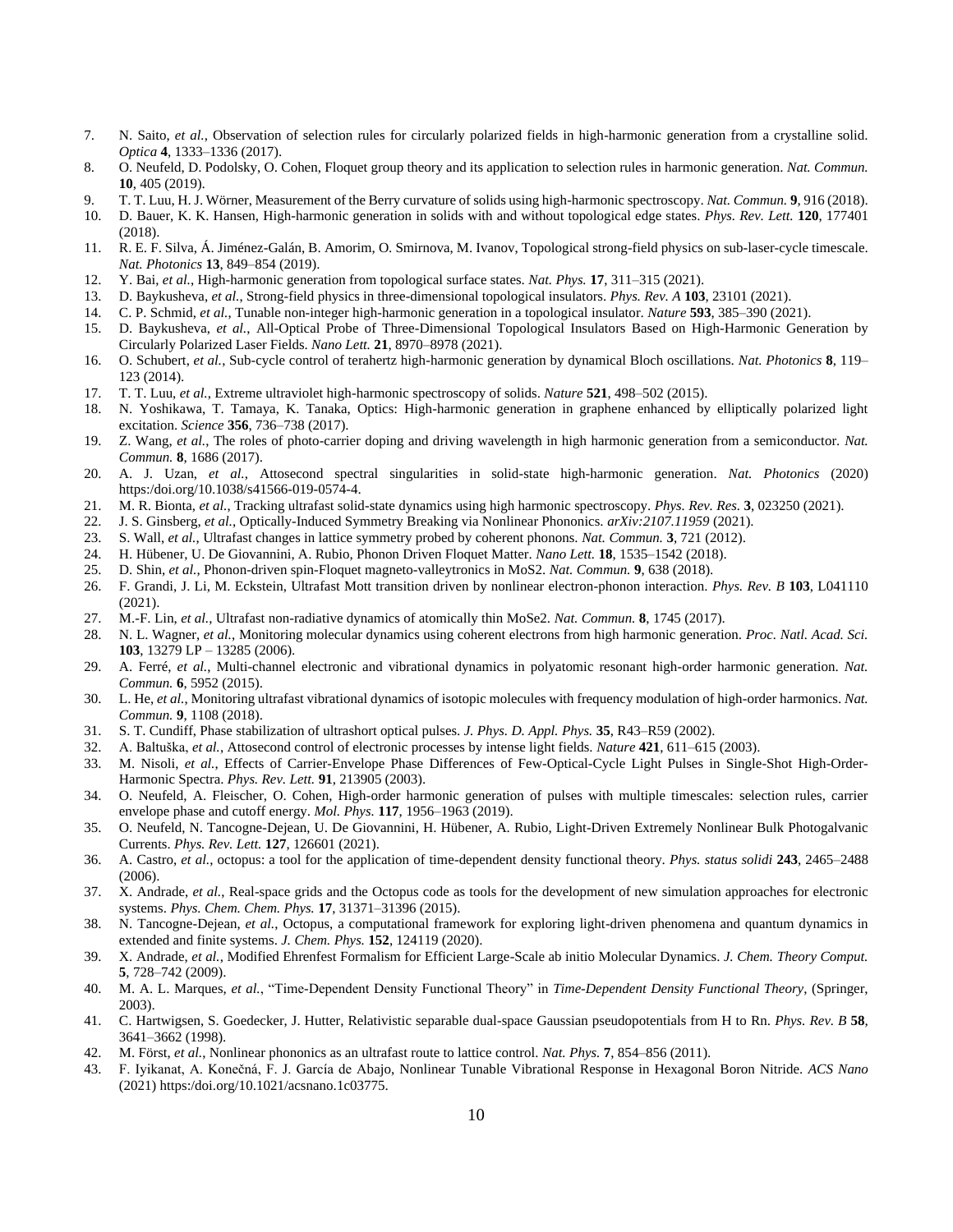- 44. Á. Jiménez-Galán, R. E. F. Silva, O. Smirnova, M. Ivanov, Lightwave control of topological properties in 2D materials for sub-cycle and non-resonant valley manipulation. *Nat. Photonics* **14**, 728–732 (2020).
- 45. Á. Jiménez-Galán, R. E. F. Silva, O. Smirnova, M. Ivanov, Sub-cycle valleytronics: control of valley polarization using few-cycle linearly polarized pulses. *Optica* **8**, 277–280 (2021).
- 46. H. Liu, *et al.*, Enhanced high-harmonic generation from an all-dielectric metasurface. *Nat. Phys.* **14**, 1006–1010 (2018).
- 47. Y. S. You, E. Cunningham, D. A. Reis, S. Ghimire, Probing periodic potential of crystals via strong-field re-scattering. *J. Phys. B At. Mol. Opt. Phys.* **51**, 114002 (2018).
- 48. Y. S. You, D. A. Reis, S. Ghimire, Anisotropic high-harmonic generation in bulk crystals. *Nat. Phys.* **13**, 345–349 (2017).
- 49. H. Lakhotia, *et al.*, Laser picoscopy of valence electrons in solids. *Nature* **583**, 55–59 (2020).
- 50. M. Wu, D. A. Browne, K. J. Schafer, M. B. Gaarde, Multilevel perspective on high-order harmonic generation in solids. *Phys. Rev. A* **94**, 1–13 (2016).
- 51. N. Li, *et al.*, Direct observation of highly confined phonon polaritons in suspended monolayer hexagonal boron nitride. *Nat. Mater.* **20**, 43–48 (2021).
- 52. Y. Kurman, *et al.*, Spatiotemporal imaging of 2D polariton wave packet dynamics using free electrons. *Science* **372**, 1181 LP 1186 (2021).
- 53. G. Hu, J. Shen, C.-W. Qiu, A. Alù, S. Dai, Phonon Polaritons and Hyperbolic Response in van der Waals Materials. *Adv. Opt. Mater.* **8**, 1901393 (2020).
- 54. S. Dai, *et al.*, Tunable Phonon Polaritons in Atomically Thin van der Waals Crystals of Boron Nitride. *Science* **343**, 1125 LP 1129 (2014).
- 55. C. Hartwigsen, S. Goedecker, J. Hutter, Relativistic separable dual-space Gaussian pseudopotentials from H to Rn. *Phys. Rev. B* **58**, 3641–3662 (1998).
- 56. O. Neufeld, O. Cohen, Background-Free Measurement of Ring Currents by Symmetry-Breaking High-Harmonic Spectroscopy. *Phys. Rev. Lett.* **123**, 103202 (2019).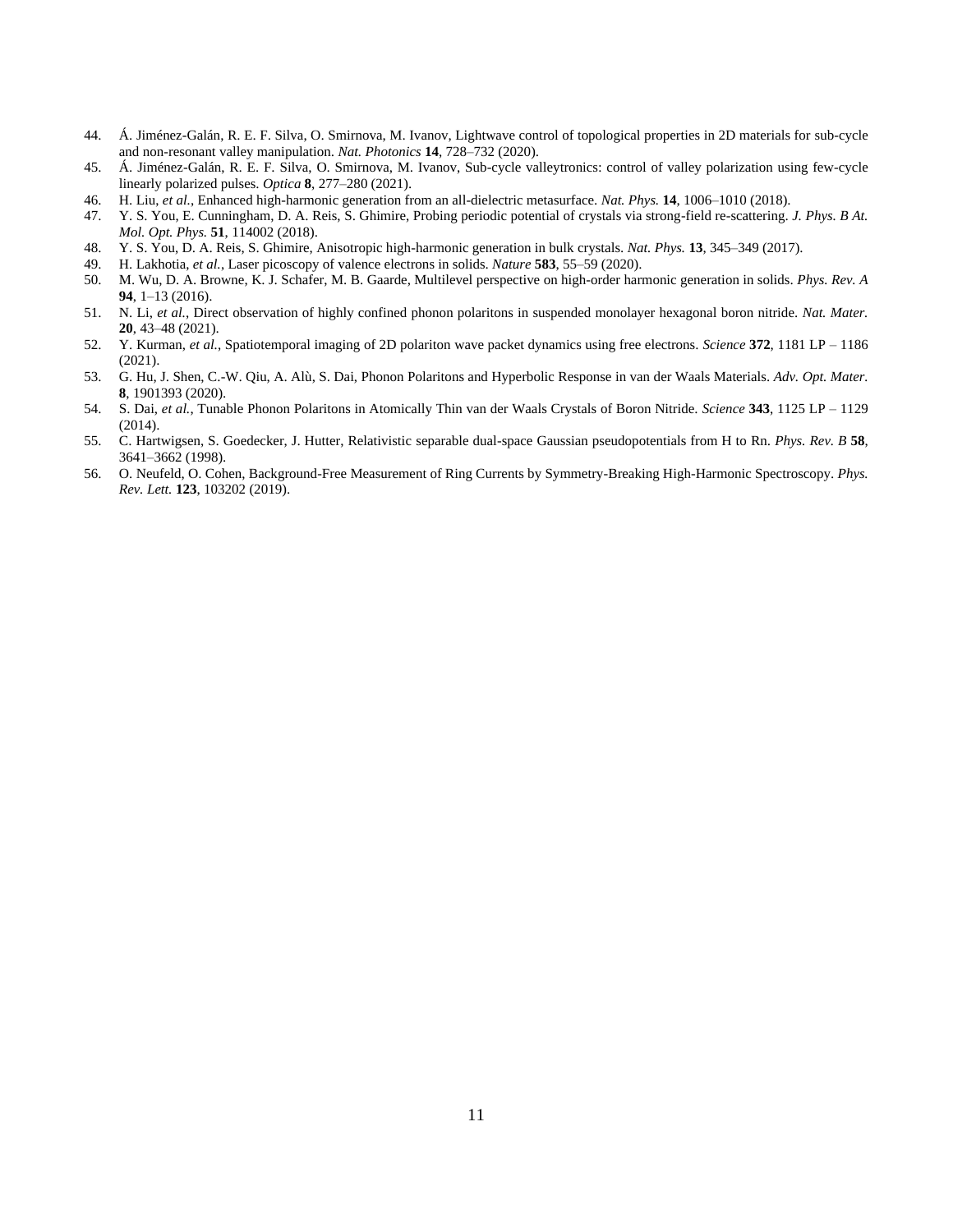## **Supplementary Information**

**Additional results for ZO phonon mode.** We present here additional results complementary to those presented in the main text but for the ZO phonon-pumped system. Figure S1(a) presents the delay dependent HHG yield for ZO phonon amplitude of 11% out-of-plane motion with respect to the lattice parameter (note that the variation in the B-N bond lengths is much smaller due to the planar geometry of the lattice and amounts to  $\sim$ 1.8% in this case). Similar periodic dependence is observed, corroborating the results presented in the main text for the LO mode. Here the peaks and minima correspond to the lattice phonon-induced structural changes, where the ions are maximally stretched out-of-plane near the peak HHG yield, and are near the equilibrium position at the minimum emission. We also note that the HHG yield is modulated twice per phonon period due to the symmetry of this mode's motion – the HHG response is identical whether the N atoms move above the layer and the B atoms below it, or vice versa.

Figure S1(b) presents exemplary CEP-dependent spectra for the ZO driven case (in this case with a phonon amplitude of 19.3% of the lattice parameter for out-of-plane motion, corresponding to 5.4% maximal B-N bond stretching), showing that a similar CEP-sensitivity arises as was demonstrated in the main text. The emerging CEP sensitivity is even more pronounced for the ZO mode due to the larger changes it induces in the instantaneous band structure (as we show below). We have verified that similar in nature results are obtained also for other laser polarization and phonon amplitudes (not presented), validating the generality of the discussion in the main text.



**Fig. S1.** HHG from ZO Phonon-pumped system. (a) Delay-dependent HHG plateau yield for out-of-pane phonon amplitude of 11% of the lattice parameter (1.8% bond stretching), and laser polarization along the *x*-axis. (b) Exemplary CEP-dependent HHG spectra for the ZOpump system, in similar conditions to (a), but with a pump-probe delay of 9.3 femtoseconds and phonon amplitude of 19.3% for the out-ofplane motion (5.4% bond stretching). The spectra is presented in log scale.

**Phonon-induced band structure changes.** We present here an analysis of the phonon-induced changes to the electronic bandstructure within a Born-Oppenheimer adiabatic picture. This complements the real-space analysis presented in the main text for the origin of the strong HHG selectivity to variations in the instantaneous B-N bond length. Figure S2(a) presents the LDAcalculated band structure of hBN (KS eigenvalues) along selected high symmetry lines. Note that the plot includes the formally equivalent high symmetry points  $k=\{0.5,0\}$  (the *M* point) and  $k=\{0,0.5\}$  (denoted as *M''*), because these points become nonequivalent in the distorted lattice that is no longer 3-fold symmetric (with a reduced instantaneous 2-fold symmetry for LO induced changes). In equilibrium, both the valence band maxima (VBM) and conduction band minima (CBM) are positioned at the *K* point, with a direct gap of 4.51 eV. Figures S2(b,c) present the calculated band structures on a similar level of theory, but where the ions have been displaced to their extrema position along the LO phonon trajectory (i.e. at maximal B-N bond compression and stretching, respectively, at the phonon amplitude of 5.7% (corresponding to the figures in the main text)). Several observations can be noted. Firstly, the band gap and positions of the VBM and CBM are different for bond stretching and compression – the CBM shifts to the *M* point for bond compression, or to the *M''* point for bond stretching. This is accompanied by a significant direct band gap closing at the *Γ* point, which is energetically very close to the VBM in both cases. Secondly, in both cases the direct optical gap is diminished compared to the equilibrium lattice, but it is more strongly reduced in the compressed structure (up to 4.34 eV).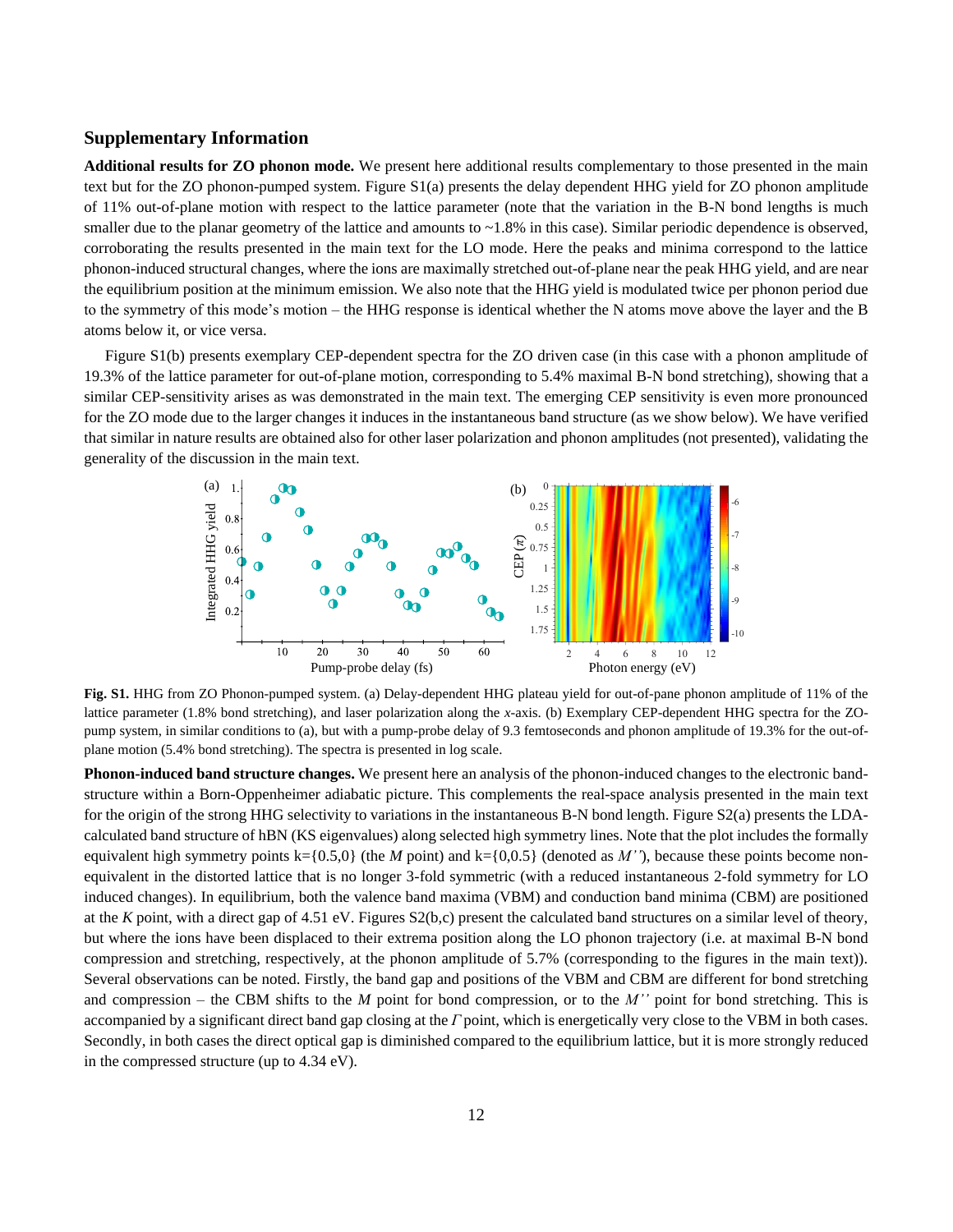The disparity between the band gap changes alone are not enough to explain the enhanced selectivity towards bond compression. This result could potentially be attributed to the induced changes in the directionality of the band structure. To further analyze the mechanism in *k*-space, we recall that the high harmonics in the energy region of ~10eV are above the band gap, and are likely generated by interband transitions with recombination surrounding the *Γ* point region (because those are the only regions allowing for high energy emission below the maximal band gap, see Fig. S2). This point of view assumes for simplicity that the main contribution to the plateau emission arises from the first valence and conduction bands. In the equilibrium lattice, this suggests that there should be stronger emission along lasers polarized from *K* to *Γ* (between the bonds, along the *x*-axis), because the initial excitation is preferred at the minimal band gap at the *K*-point, but for efficient HHG the conduction electrons need to be accelerated to regions near *Γ* (because those are the only regions with direct gaps of ~10eV in the plateau region). Similarly, emission for laser polarization from *M* to *Γ* (along the bonds, along the *y*-axis) should also be intense, because the direct gap at the *M* point is just a little bit higher than at *K*. This analysis fits well with the results in Fig. 4(a) in the main text, and thus we apply it also to the distorted lattices. For bond compression, the minimal optical gaps shifts to the M point, suggesting stronger emission along the *y*-axis. For bond stretching the minimal optical gap remains at the K, but is almost identical at the M'', both of which suggest stronger emission for lasers polarized along the *x*-axis. Of course, this simple picture is not quantitative and neglects other important features such as density of states and other regions in k-space that are not along high symmetry lines. Nevertheless, it roughly describes the *k*-space picture for the enhanced selectivity for just one of these processes depending on the laser polarization axis.



**Fig. S2.** LO Phonon-induced band-structure changes. (a) Equilibrium band-structure along high symmetry lines, calculated within LDA. (b) Same as (a), but where the ions are displaced by 5.7% towards compression of the y-axis B-N bonds. (c) Same as (b) but for bond stretching of 4.95%. The highest occupied and lowest unoccupied levels are denoted with horizontal dashed lines, the VBM and CBM are denoted with blue circles, and insets represent the lattice geometry.

Figure S3 presents a similar analysis for the ZO mode. The main difference here compared to the LO mode is that this mode always stretches the BN bonds, and thus a contrast is imprinted onto the HHG response between the maximal stretching, and the equilibrium geometry. Notably, the ZO mode breaks other lattice symmetries than the LO mode, and allows for a mid-gap state to be generated that greatly reduces the band gap. As a result of this, there can be much larger HHG yield variations for the ZO-mode, and even enhanced CEP-sensitivity that is especially sensitive towards the formation of this mid-gap state at moment of maximal stretching. The HHG mechanism in the presence of the mid-gap has not been explored in this work, and Fig. 52. LO Phonon-induced band<br>Same as (a), but where the ions and same as (a), but where the ions and of 4.95%. The highest occupied a blue circles, and insets represent Figure S3 presents a similar always stretches the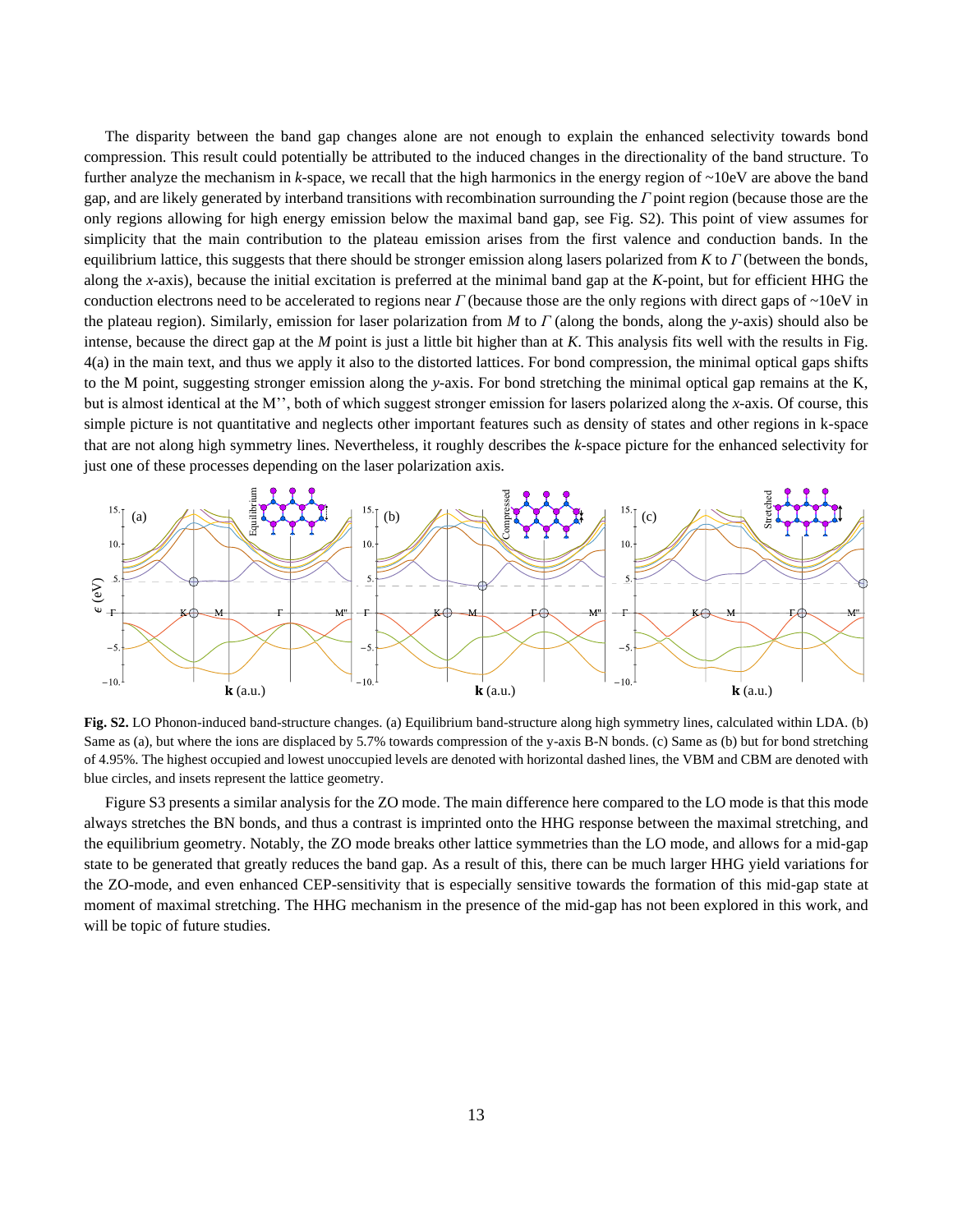

**Fig. S3.** ZO Phonon-induced band-structure changes. (a) Equilibrium band-structure along high symmetry lines, calculated within LDA. (b) Same as (a), but where the ions are displaced by 5.4% towards the maximal out-of-plane bond stretching. The highest occupied and lowest unoccupied levels are denoted with horizontal dashed lines, the VBM and CBM are denoted with blue circles, and insets represent the lattice geometry.

**HHG yield** *vs.* **phonon amplitude.** We explore here the HHG yield modulation (the contrast obtained in Fig. 3(c) in the main text *vs.* pump probe delay) with respect to the pumped-phonon amplitude. Fig. S4 presents data of the integrated HHG yield in the first plateau region both from LO and ZO phonon modes. A clear exponential scaling is obtained in both cases (with  $\mathbb{R}^2$ ) values of 0.9954 and 0.9992, for the LO and ZO modes, respectively). This indicates that the mechanism behind the HHG yield modulation is connected to changes in the instantaneous electronic structure that is adiabatically attenuated with the lattice geometry (because changes in the band structure would map exponentially to the HHG yield due to the inherent extreme nonlinearity). The exact mechanism behind this effect is not yet known, but will be topic of future studies. We hypothesize that it is connected to local changes in the electron density of sigma bonded electrons (in the B-N bonds) which might become more mobile under bond compression, or less under bond stretching. **EXEREM**<br> **EXERCISE THE SECTION CONSULTER THE SET CONSULTER THE SET CONSULTER THE SET CONSULTER THE SET CONSULTER THE SET CONSULTER THE SET CONSULTER THE SET CONSULTER THE SET CONSULTER THE SET CONSULTER THE SET CONSULTER** 



**Fig. S4.** HHG yield modulation *vs.* phonon amplitude. (a) Calculations for LO mode in hBN in the same conditions as Fig. 2(a) in the main text, but where the phonon amplitude is increased. (b) Same as (a) but for the ZO mode with conditions similar to those in Fig. S1. Dashed lines indicate exponential function best fits.

**Polarization sensitivity of perturbative harmonics.** For completeness, we include here results similar to those in Fig. 4 in the main text, but for the polarization modulated harmonic power in the perturbative harmonics (harmonics 2, 3, and 4). Fig. S5 presents the integrated harmonic yield in the perturbative region (excluding the linear response peak). A similar trend to that in Fig. 4 in the main text is seen also in the perturbative regime. This is regardless of the fact that in monolayer hBN the perturbative harmonics are only weakly modulated with the laser polarization axis in the equilibrium geometry (at least in this examined regime). This indicates that the mechanism that modulates the HHG yield due to the phonon motion is general. Notably, the contrast in the yield modulation *vs.* laser orientation is slightly smaller for the perturbative harmonics compared